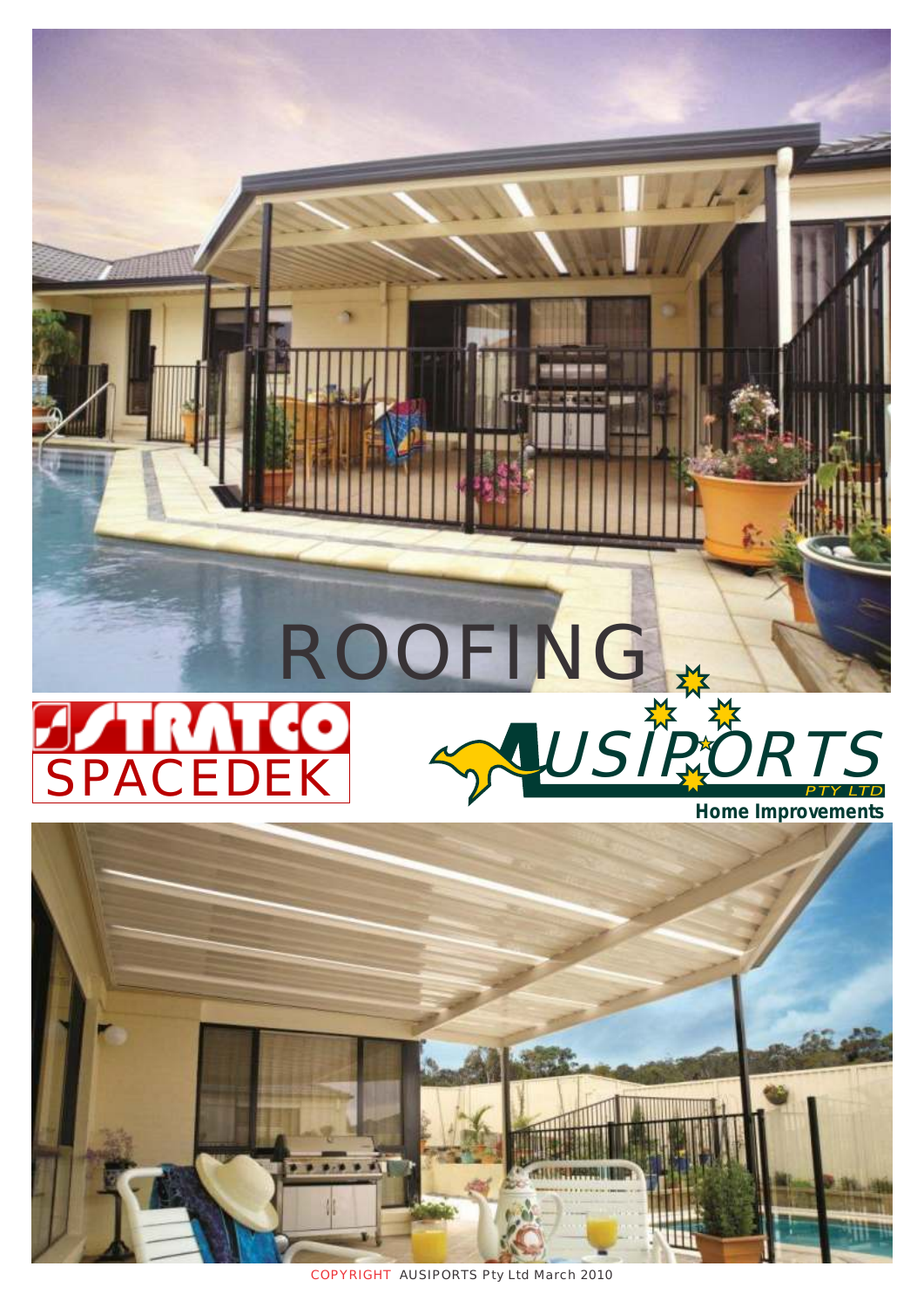





Areas Of Suitability

Awnings/Pergolas - Flat, Gable or Curved Roof Designs Glass Rooms - Flat, Gable or Curved Roof Designs Screen Enclosures - Flat, Gable or Curved Roof Designs Carports - Flat, Gable or Curved Roof Designs

#### Key Features

\* Hi-Tensile Steel offers Excellent Strength, Long Life and Hail Impact Resistance. Enjoy Peace of Mind during Storms with a Roof Engineered to Stand the Test of Time.

\* Unique Sheet Design allows Longer Spans with fewer beams providing a Cleaner, Clutter Free, Great Looking Roof.

\* 550mm Coverage with Clip-Fit Joins Increases Roof Strength & minimises the potential for water leakage through sheet joins.

\* Satin Finish Paint on Sheet Top provides maximum heat reflection with minimal glare from the top surface and the Hi-Gloss Underside maintains maximum light retention underneath, keeping your awning cooler and brighter all year round.

\* 100mm Wide Domed Polycarbonate Light Panels provide Maximum Strength with Minimum Maintenance as a result of the Self Cleaning Domed Top Surface.

\* Traditional "Deep Pan" Roof Profile provides Extra Strength for Longer Spans between support beams and a Great Looking Roof. \* Australian Made Steel for Long Life and Assured Quality.

\* 15 Year Structural Guarantee provides Long Term Peace of Mind backed by a Long Term Industry Leader.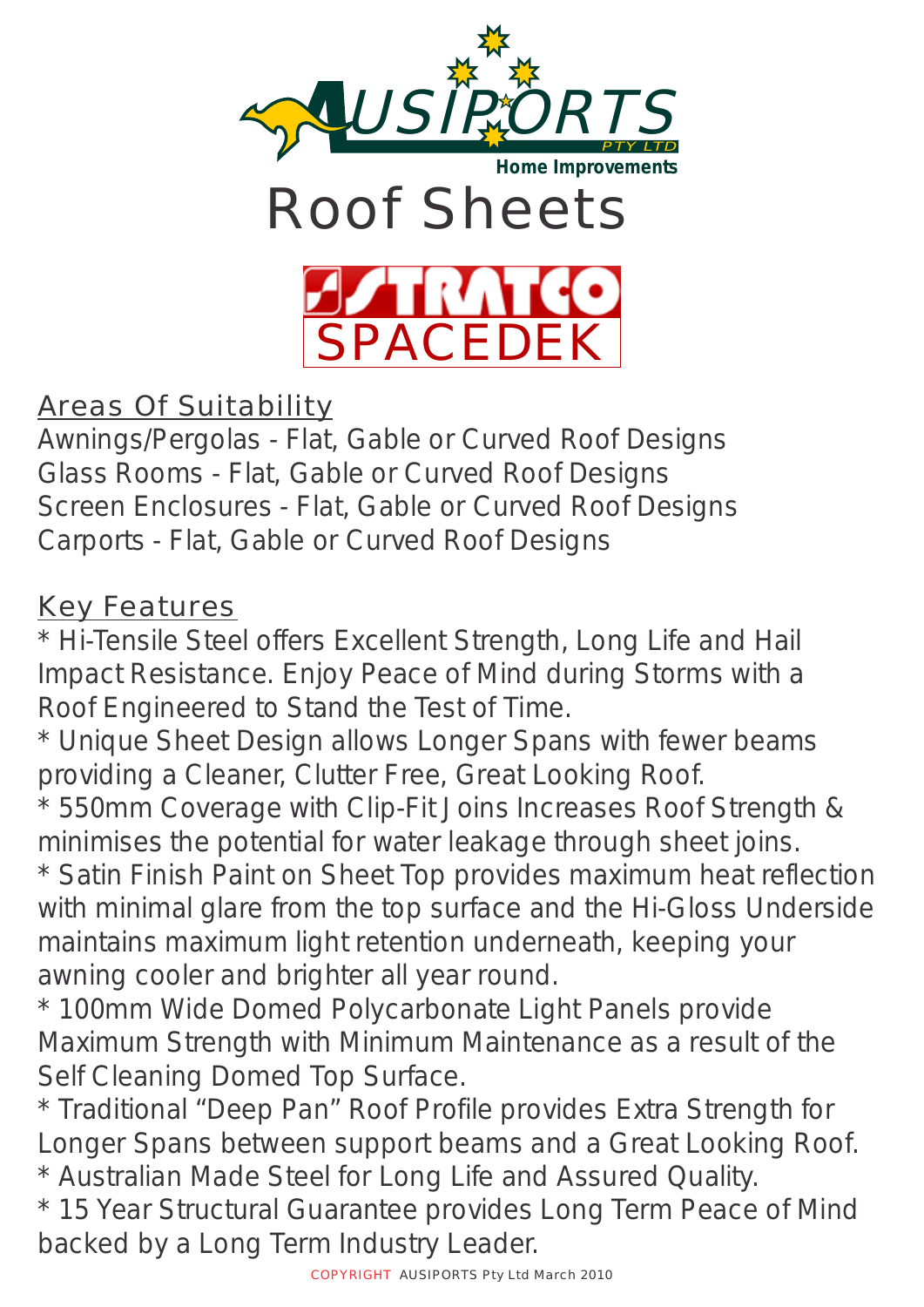

## Roof Sheets



SPECIFICATIONS: 0.42 mm B.M.T. Hi-Tensile Steel Paint - Colorbond Maximum Span - 4.5 mtr Sheet Cover - 550mm



#### Topside - Satin Painted



### Underside - High Gloss Painted

COPYRIGHT AUSIPORTS Pty Ltd March 2010